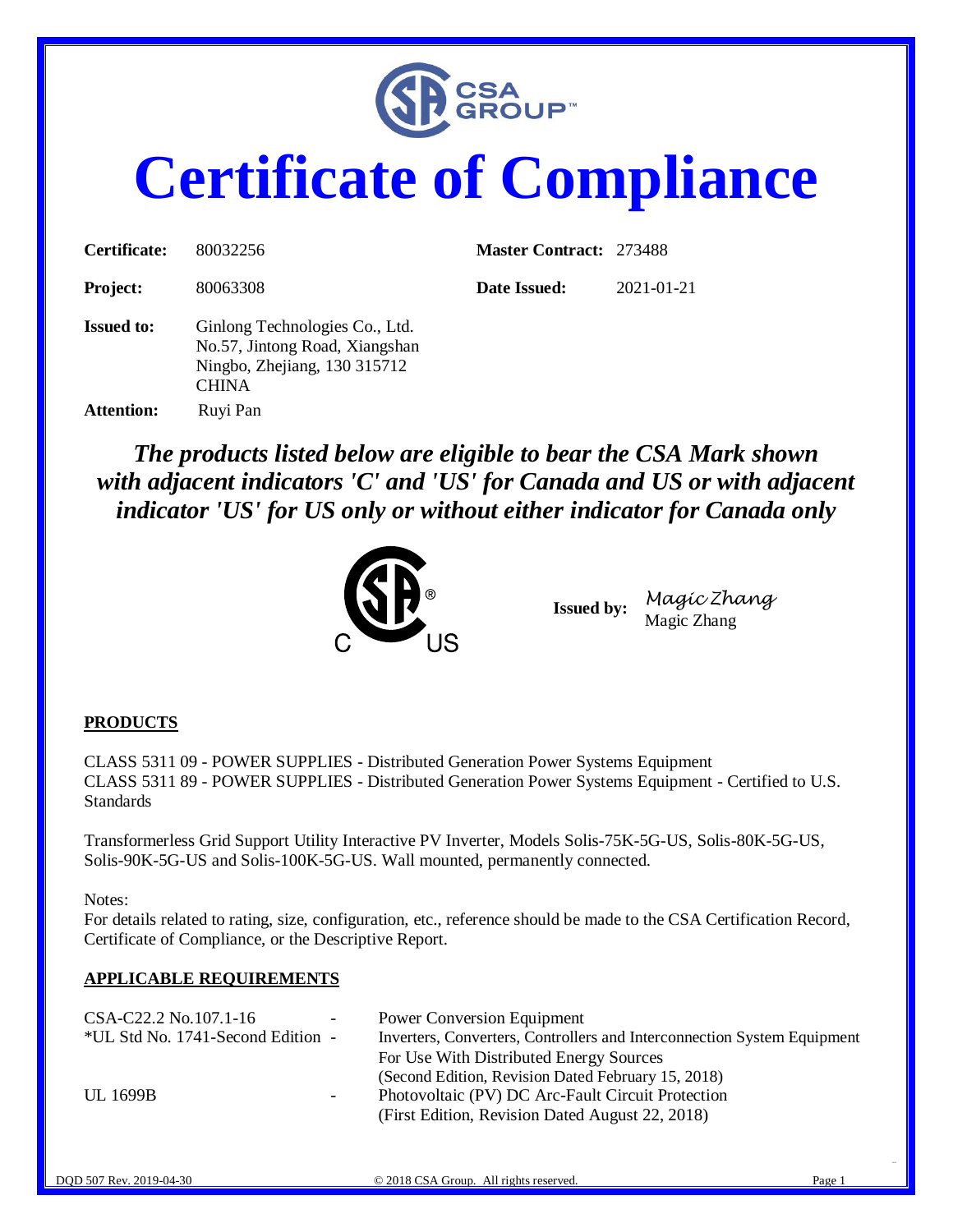

**Certificate:** 80032256 **Project:** 80063308 **Master Contract:** 273488 **Date Issued:** 2021-01-21

UL1741 CRD - Grid Support Utility Interactive Interoperability Optional Functions: Prevent Enter Service and Limit Active Power (CA Rule 21, Phase 3, functions 2 and 3) (Dated October 22, 2019)

\* Note: Conformity to UL 1741(Second Edition, Revision February 15, 2018) includes compliance with applicable requirements of IEEE 1547-2003 (R2008), IEEE 1547a-2014, IEEE 1547.1-2005(R2011), IEEE 1547.1a-2015, California Electric Rule 21 and Supplement SA8~SA18.